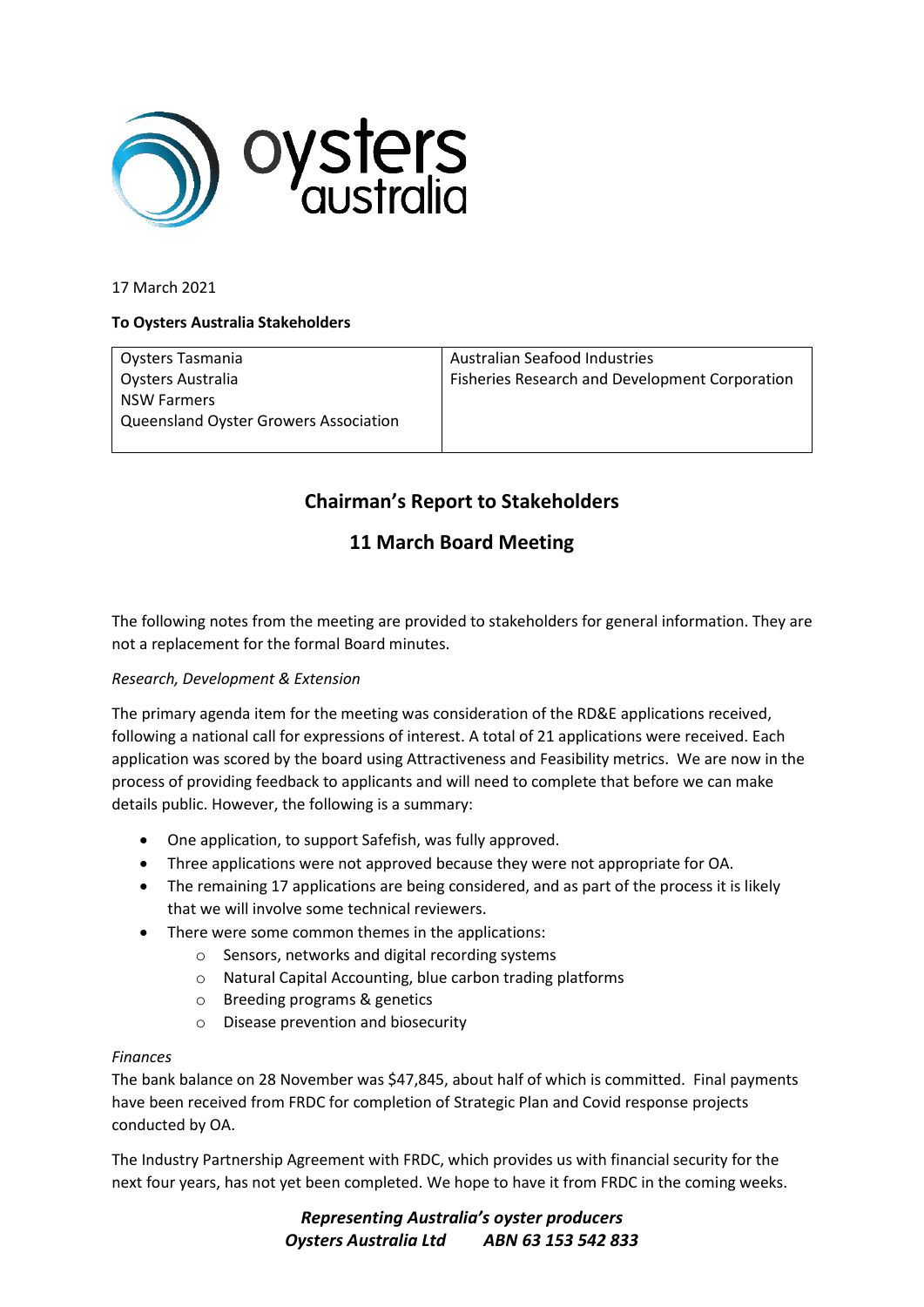## *National Aquaculture Council (NAC)*

At a Special General Meeting on 24 February, the financial members of NAC resolved to dissolve the company. The funds remaining in the company are to be held in trust while discussions occur with SIA about the possibility of them conducting some of the advocacy activities that were performed by NAC.

## *Commonwealth Aquaplan 2021-2025*

The final version of the plan will be available in coming weeks. The plan sets goals for the Australian Government Department of Agriculture, Water and the Environment to achieve in the areas of aquatic animal health and biosecurity. Some examples are:

- Working with industry to implement on-farm biosecurity plans
- Disease surveillance at a national and farm level.

There is no funding attached to the document but it will be an important policy document to guide future investment.

## *The SIA National Seafood Marketing Campaign*

It is anticipated that we will soon receive some data on the impact of the campaign. It is anticipated we will soon receive some data on the impact of the campaign.

As NSW were awarded a \$30,000 State Government Grant to progress marketing, a national campaign building on the SIA marketing was proposed with in-principle support sought for a similar contribution from other states. At this stage and running a deficit budget, Oysters Tasmania is not in a position to participate and is focussed on building on an existing Tasmanian Seafood Industry Council campaign. As the SA Oyster Growers Association have provided in-principle support for a \$30,000 contribution, there is continuing discussion on how a national campaign may evolve.

#### *Aquatic Animal Emergency Disease Agreement (aEADRA)*

Following the briefing session held on 1 December, we are waiting for advice from the Commonwealth on costs to industry. If the decision is favourable, we will recommence discussions with industry.

#### *National Oyster Market Report:*

The market report is well supported in SA and NSW but contributions from Tasmania have dropped off since the program changed from a Tasmania–only initiative to a tri-state activity. OA and OT will continue to work on it.

#### *Further Information*

I am happy to talk more about any of the above subjects. Alternatively, please feel free to contact Andy Myers or your state representative on Oysters Australia (see below).

I encourage you to share this report as widely as you see fit.

Kind Regards,

Len Stephens Chairman 0418 454 726